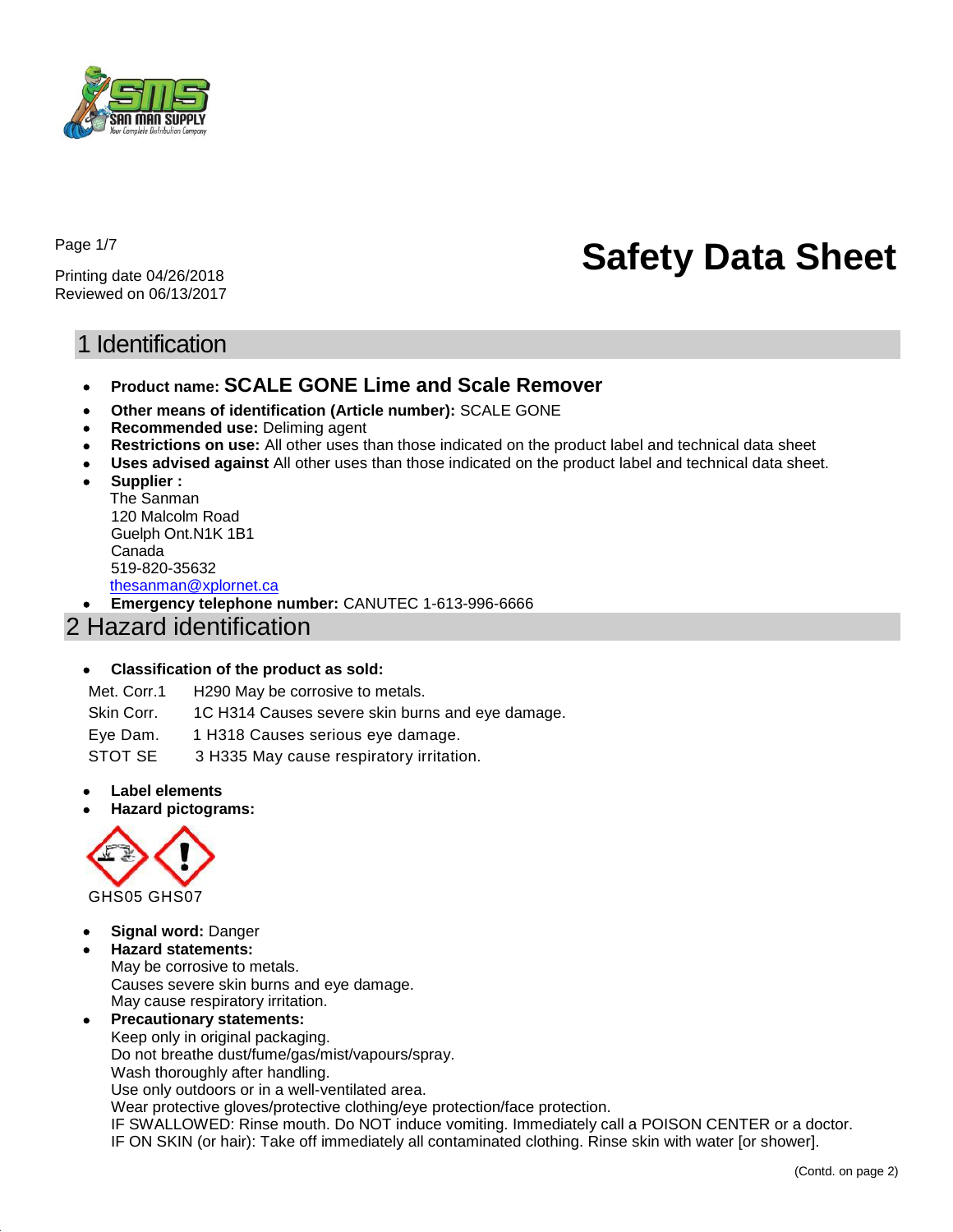Page 2/7

Printing date 04/26/2018 Reviewed on 06/13/2017

# **Safety Data Sheet**

## **Product name: SCALE GONE Lime and Scale Remover**

(Contd. of page 1)

IF INHALED: Remove person to fresh air and keep comfortable for breathing. IF IN EYES: Rinse cautiously with water for several minutes. Remove contact lenses, if present and easy to do. Continue rinsing. Specific treatment (see on this label). Wash contaminated clothing before reuse. Absorb spillage to prevent material-damage. Store in a well-ventilated place. Keep container tightly closed. Store locked up. Dispose of contents and container in accordance with local, regional and national regulations. **Classification system NFPA ratings (scale 0 - 4):**  $Health = 3$ 

 $Fire = 0$  $Reactivity = 0$ 

#### **Hazard not otherwise classified:** None Known

- **Notes:** For the wording of the listed abbreviations refer to section 16.
- **Product AT USE DILUTION:** N/A

# 3 Composition/Information on ingredients

- **Chemical characterization: Mixtures**
- **Description:** Aqueous mixture consisting of the following components:
- **Components: No. CAS Designation Designation Concentration Concentration** (%) 7664-38-2 Phosphoric Acid 15-40%
- **Additional information:** Any concentration shown as a range is to protect confidentiality or is due to batch variation.

# 4 First aid measures

- **Description of first aid measures**
- **After inhalation:**
- In case of unconsciousness place patient stably in side position for transportation. Get medical attention.

#### **After skin contact:**

Remove immediately all contaminated clothing. Rinse skin with water or shower for at least 15 minutes. Consult a doctor if skin redness and irritation persist.

#### **After eye contact:**

Rinse opened eye for several minutes under running water. Remove contact lenses, if present and easy to do so. Continue rinsing for a minimum of 15 to 60 minutes.Then consult a doctor.

#### **After ingestion:**

Drink copious amounts of water and provide fresh air. Immediately call a doctor. Do not induce vomiting.

**Most important symptoms and effects, both acute and delayed:** No further relevant information available.

## 5 Firefighting measures

#### **Suitable extinguishing media:**

CO2, extinguishing powder or water spray. Fight larger fires with water spray.

Use fire fighting measures that suit the environment.

**Specific hazards arising from the product:** During heating or in case of fire poisonous gases are produced.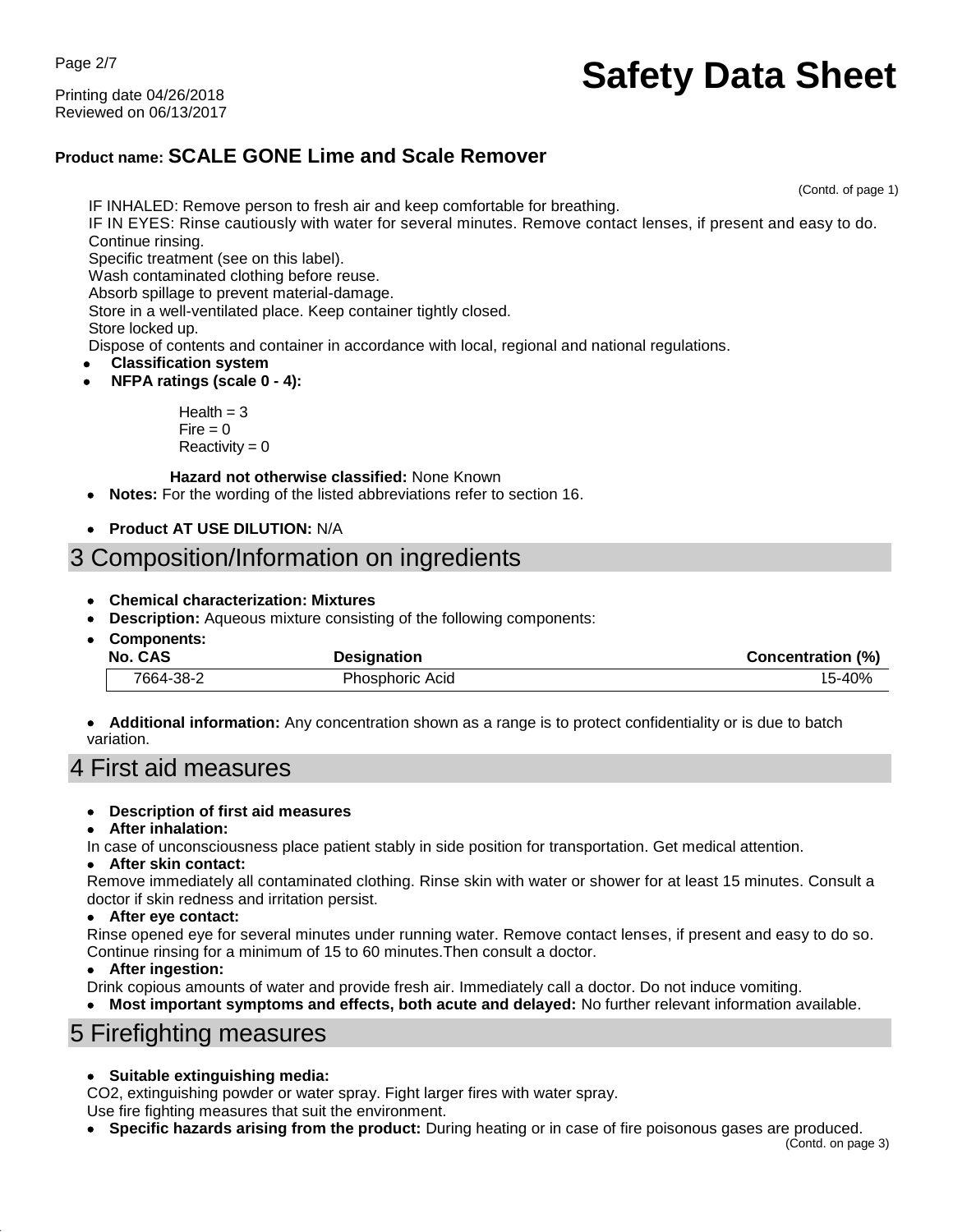Page 3/7

Printing date 04/26/2018 Reviewed on 06/13/2017

# **Safety Data Sheet**

## **Product name: SCALE GONE Lime and Scale Remover**

(Contd. of page 2)

#### **Special protective equipment and precautions for fire-fighters:**

As in any fire, wear self-contained breathing apparatus pressure-demand, MSHA/NIOSH (approved or equivalent) and full protective gear.

**Additional information:** This product is not flammable.

## 6 Accidental release measures

**Personal precautions, protective equipment and emergency procedures:**

Mount respiratory protective device.

Wear recommended protective equipment(s). Keep unprotected persons away.

Ventilate area of leak or spill. Remove all sources of ignition. Clean-up personnel require protective clothing and respiratory protection

from organic vapors.

- **Environmental precautions:** No special measures required.
- **Methods and material for containment and cleaning up:**

Surround and absorb with liquid-binding material (sand, diatomite, acid binders, universal binders, sawdust).

Dispose contaminated material as waste according to item 13.

Ensure adequate ventilation.

Use neutralizing agent (eg. sodium bicarbonate).

**Reference to other sections:**

See Section 7 for information on safe handling.

See Section 8 for information on personal protection equipment.

See Section 13 for disposal information.

## **7 Handling and storage**

- **Precautions for safe handling:** Ensure good ventilation at the workplace.
- **Information about protection against explosions and fires:** Keep respiratory protective device available.
- **Requirements to be met by storerooms and receptacles:** Unsuitable material for receptacle: aluminium.
- **Information about storage in one common storage facility:** Store away from metals.
- **Conditions for safe storage, including any incompatibilities:**

Keep in the original receptacle tightly sealed.

Store under lock and key and out of the reach of children.

**Specific end use(s):** No further relevant information available.

## 8 Exposure controls/ Personal protection

|    | Components with limit values that require monitoring at the                                                                                              |
|----|----------------------------------------------------------------------------------------------------------------------------------------------------------|
|    | 7664-38-2 Phosphoric Acid                                                                                                                                |
| EL | Short-term value: $3 \text{ mg/m}^3$<br>Long-term value: $1 \text{ mg/m}^3$<br>$EV$ Short-term value: 3 mg/m <sup>3</sup><br>Long-term value: 1 $mg/m^3$ |
|    |                                                                                                                                                          |

#### **Exposure controls:**

Good general ventilation should be sufficient to control worker exposure to airborne contaminants.

Use only in well-ventilated areas. Apply technical measures to comply with the occupational exposure limits. Where reasonably practicable this should be achieved by the use of local exhaust ventilation and good general extraction. In case of insufficient ventilation wear suitable respiratory equipment.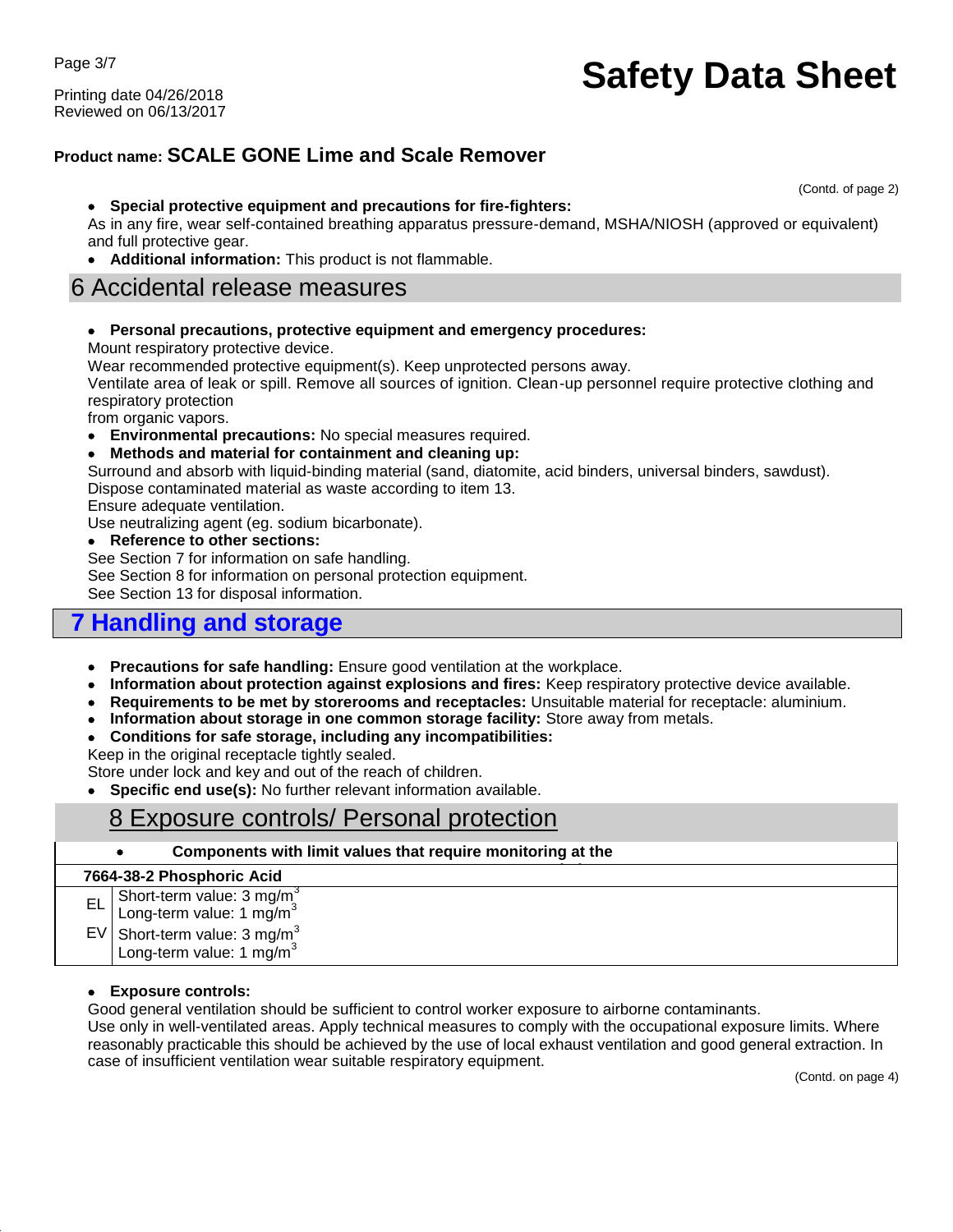Page 4/7

Printing date 04/26/2018 Reviewed on 06/13/2017

# **Safety Data Sheet**

### **Product name: SCALE GONE Lime and Scale Remover**

(Contd. of page 3)

- **Undiluted Product**
- **Personal protective equipment:**



Respiratory protective equipment (If applicable, see breathing equipment for more details)



Safety goggles (see Eye protection)



acid resistant gloves (recommended)



Protective clothing (If applicable, see Body protection for more details)

#### **General protective and hygienic measures:**

Avoid contact with the eyes and skin.

The usual precautionary measures for handling chemicals should be followed.

Wash hands before breaks and at the end of work.

#### **Breathing equipment:**

In case of brief exposure or low pollution use respiratory filter device. In case of intensive or longer exposure use respiratory protective device that is independent of circulating air.

Use suitable respiratory protective device when high concentrations are present.

If room is well-ventilated, a respirator is not needed under normal and intended conditions of product use.

#### **Protection of hands:**

#### Acid resistant gloves

The glove material has to be impermeable and resistant to the product.

Protective Gloves

Check protective gloves prior to each use for their proper condition

#### **Eye protection:**

#### Safety glasses (suggested)

Protective glasses are recommended when handling concentrated product.

Safety glasses are suggested when using this product in heavy use and institutional environments

#### **Body protection:**

Protective clothing is recommended only under exceptional circumstances such as fire or spill of concentrated product

Acid resistant protective clothing (recommended)

- **Product AT USE DILUTION:**
- **Eye protection:** Safety glasses suggested under normal use conditions.

## 9 Physical and chemical properties

- **Form:** Liquid
- **Colour:** Green
- **Odour:** Odourless
	- **Odor threshold:** Not determined
- **pH-Value:**1.9-2.4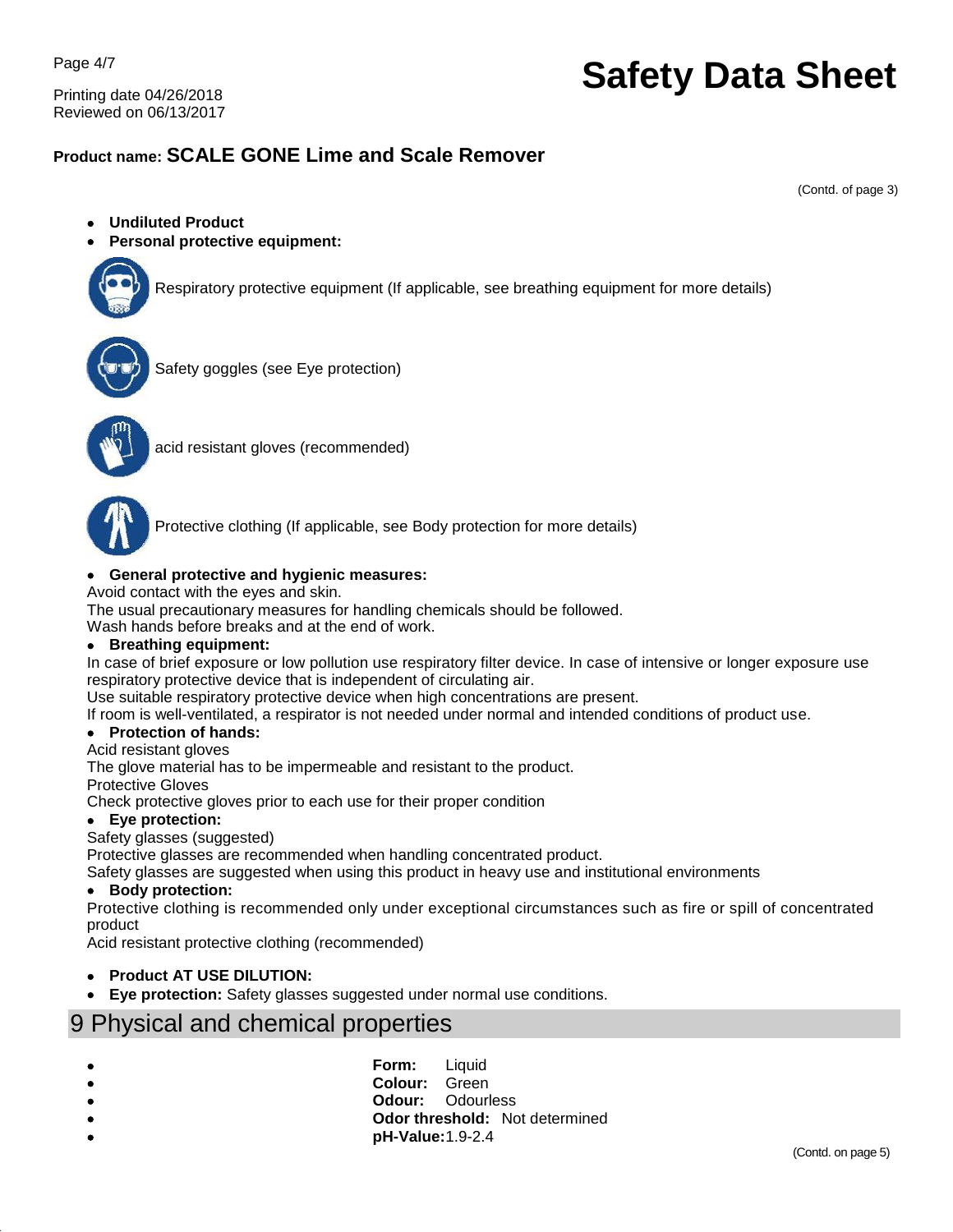Page 5/7 Printing date 04/26/2018 Reviewed on 06/13/2017

# **Safety Data Sheet**

### **Product name: SCALE GONE Lime and Scale Remover**

(Contd. of page 4) **Melting point/Freezing point:** Not determined **Boiling point/Boiling range:** N/D **Fusion temperature / range:** Not determined • Flash point: Not determined **Flammability (solid, gaseous):** Not applicable • Ignition temperature: Not determined. **Decomposition temperature:** Not determined Auto igniting: **Auto igniting:** Product is not selfigniting. **Danger of explosion:** Product does not present an explosion hazard. **Explosion limits: Lower:** Not determined. **Upper:** Not determined. **Vapour pressure:** N/D **•** Relative density: 1,210-1.225 • Vapour density (air=1):  $\leq$  (aqueous solution) • Evaporation rate: Not determined **Solubility in / Miscibility with Water: miscible. miscible. Partition coefficient (n-octanol/water):** Not determined

## 10 Stability and reactivity

- **Reactivity:** Not determined.
- **Chemical stability:** The product is stable.
- **Thermal decomposition / conditions to be avoided:** No decomposition if used according to specifications.
- **Possibility of hazardous reactions:** Reacts with alkali.
- **Conditions to avoid:** Avoid freezing and extreme heat conditions.
- **Incompatible materials:**

In contact with most metals, produces hydrogen gas, a flammable and explosive gas. It is particularly corrosive to ferrous metals, zinc and aluminum.

**Hazardous decomposition products:**

Hydrogen.

In case of decomposition: carbon monoxide and carbon dioxide and traces of volatile halogenated compounds.

## 11 Toxicological information

- **Information on the likely routes of exposure** Skin and eyes contact
- **Numerical mesures of acute toxicity:**

| Mean of exposure                     |                                       | ComponentsType               | <b>Value (Species)</b> |  |  |
|--------------------------------------|---------------------------------------|------------------------------|------------------------|--|--|
| <b>ATE (Acute Toxicity Estimate)</b> |                                       |                              |                        |  |  |
| Oral                                 | LD50                                  | $ 4,308 \text{ mg/kg}$ (Rat) |                        |  |  |
| Dermal                               | LD50                                  | $ 7,870$ mg/kg (Rbt)         |                        |  |  |
|                                      | Inhalative   LC50 $(4 h)$   31.6 mg/L |                              |                        |  |  |

(Contd. on page 6)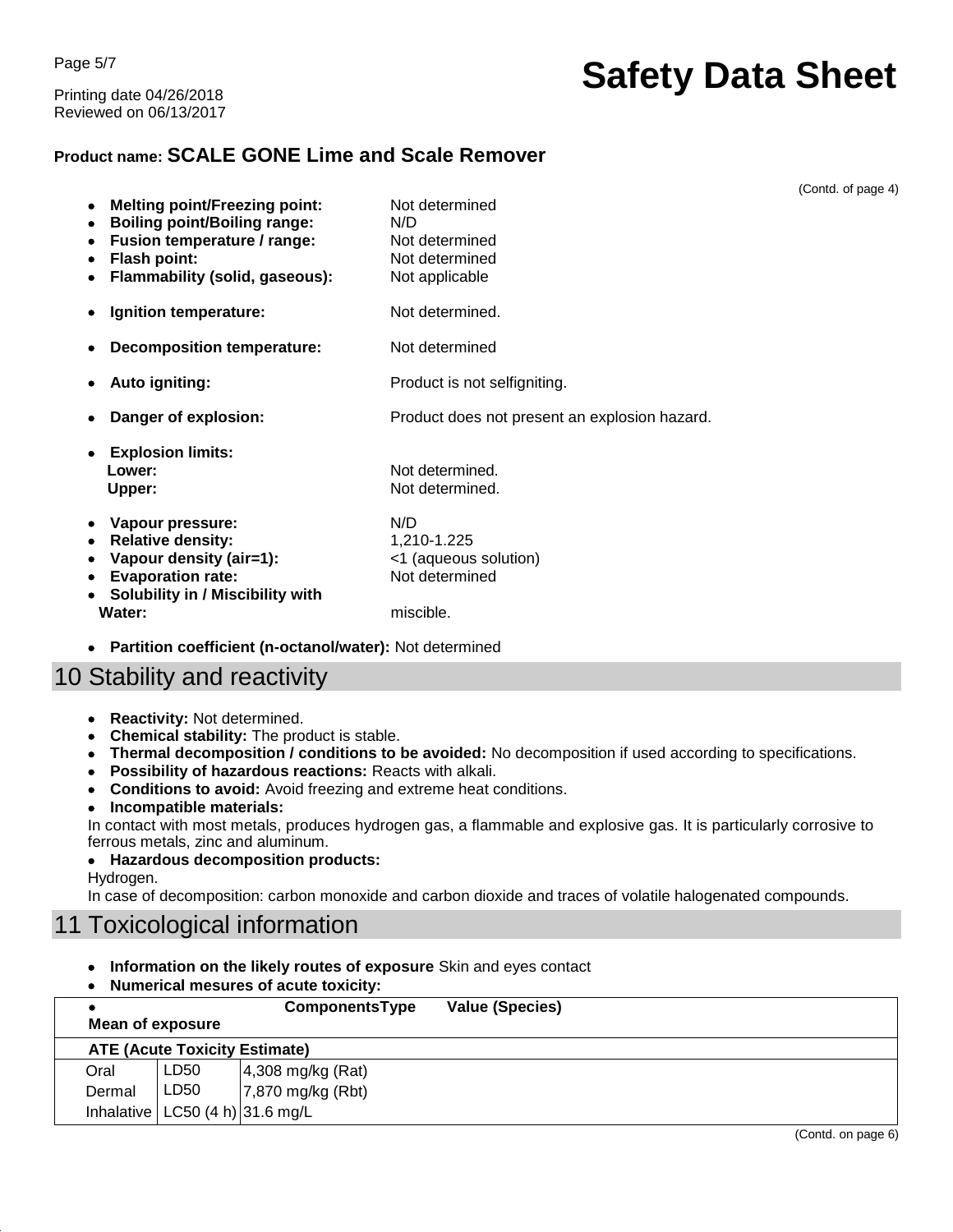Printing date 04/26/2018 Reviewed on 06/13/2017

# **Safety Data Sheet**

### **Product name: SCALE GONE Lime and Scale Remover**

(Contd. of page 5)

|        | 7664-38-2 Phosphoric Acid       |                                                                                                                                                                                                                                                                                                                                                                                                                                                                                                                                                                                                                               |   |
|--------|---------------------------------|-------------------------------------------------------------------------------------------------------------------------------------------------------------------------------------------------------------------------------------------------------------------------------------------------------------------------------------------------------------------------------------------------------------------------------------------------------------------------------------------------------------------------------------------------------------------------------------------------------------------------------|---|
| Oral   | LD50                            | 1,500 mg/kg (Rat)                                                                                                                                                                                                                                                                                                                                                                                                                                                                                                                                                                                                             |   |
| Dermal | LD <sub>50</sub>                | 2,740 mg/kg (Rbt)                                                                                                                                                                                                                                                                                                                                                                                                                                                                                                                                                                                                             |   |
| ٠      | If on the eye:                  | Symptomes related to the physical, chemical and toxiological characteristics<br>If on the skin: CORROSIVE: Strong caustic effect on skin and mucous membranes.<br>CORROSIVE: Strong caustic effect.<br>Strong irritant with the danger of severe eye injury.<br>After ingestion: May cause irritation of the gastrointestinal tract, nausea, vomiting and headache.<br>Sensitization: No sensitizing effects known.<br>Delayed and immediate effects, and chronic effects from short-term and long-term exposure:<br>Prolonged or frequent contact can cause eczema and inflammation of the skins as a results of degreasing. |   |
| ٠      | <b>Carcinogenic categories:</b> |                                                                                                                                                                                                                                                                                                                                                                                                                                                                                                                                                                                                                               |   |
| ٠      |                                 | IARC (International Agency for Research on Cancer)                                                                                                                                                                                                                                                                                                                                                                                                                                                                                                                                                                            |   |
|        | Triarylmethane Dye Acid         |                                                                                                                                                                                                                                                                                                                                                                                                                                                                                                                                                                                                                               | 3 |
|        |                                 | <b>NTP (National Toxicology Program)</b>                                                                                                                                                                                                                                                                                                                                                                                                                                                                                                                                                                                      |   |

None of the ingredients is listed.

# 12 Ecological information

- **Bioaccumulative potential:** No further relevant information available.
- **Mobility in soil:** Not determined
- **Ecotoxicity:** No relevant information available.
- **Other adverse effects** No further relevant information available.

### 13 Disposal considerations

#### **Waste treatment methods recommendation:**

Avoid dispersal of spilled material and runoff and contact with soil, waterways, drains and sewers.

Small amounts may be diluted with plenty of water and washed away. Dispose of bigger amounts in accordance with local authority requirements.

Dispose in accordance with all applicable federal, state, provincial and local laws and regulations. Contact your local, state, provincial or Federal environmental agency for specific rules.

#### **Uncleaned packagings recommendation:**

Do not re-use empty containers.

Dispose of packaging according to regulations on the disposal of packagings.

#### **Recommended cleansing agent:**

**Water** 

Refer to Section 7: HANDLING AND STORAGE and Section 8: EXPOSURE CONTROLS/PERSONAL PROTECTION for additional handling information and protection of employees.

## 14 Transport information

- **UN-Number DOT, IMDG, IATA** UN1805
- **UN proper shipping name DOT+TDG** Phosphoric acid solution mixture

**IMDG, IATA** PHOSPHORIC ACID, SOLUTION mixture

(Contd. on page 7)